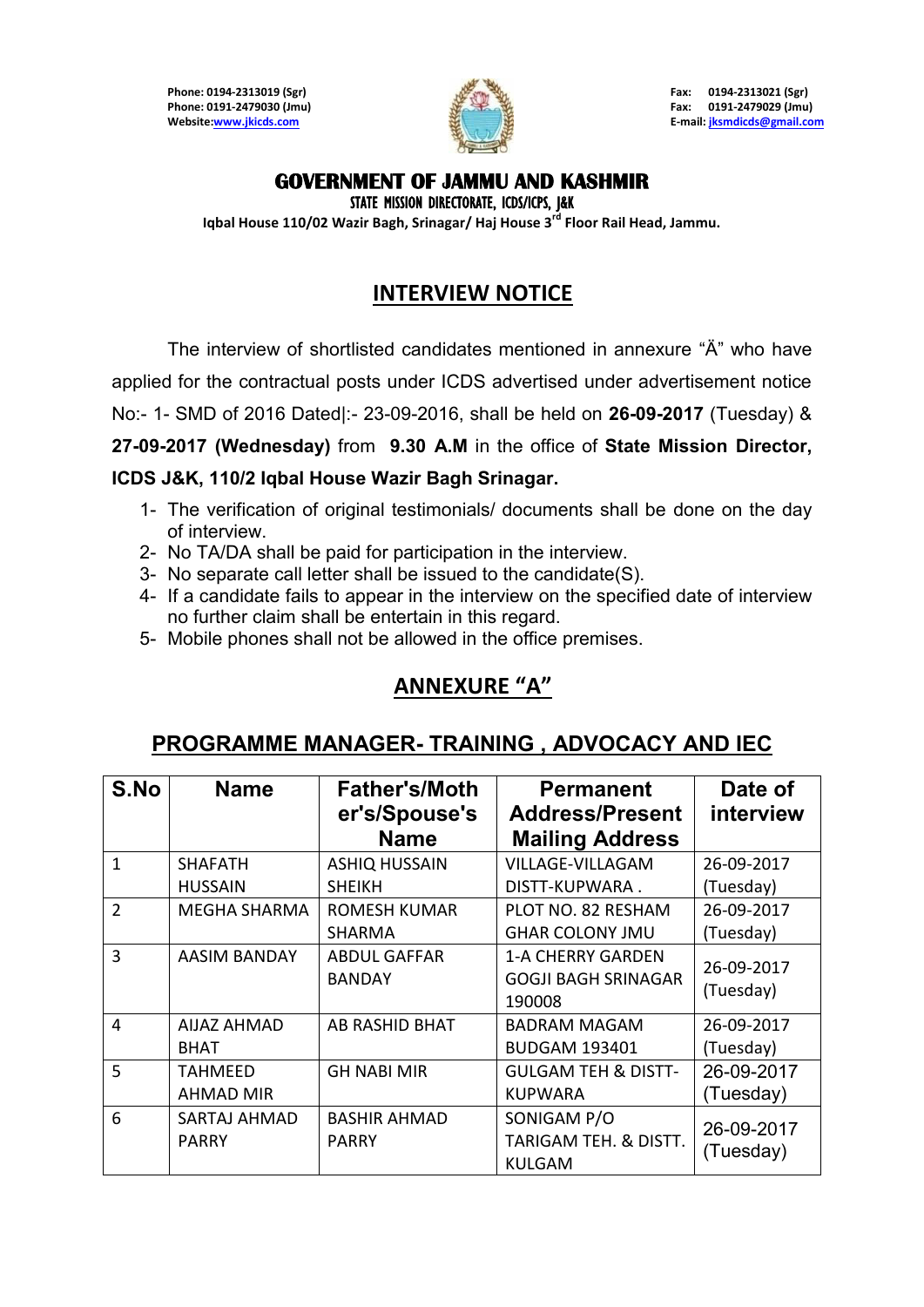|              | <b>ZAIN MUSHTAQ</b>                | MUSHTAQ AHMAD<br><b>BILAL</b>      | <b>ASTRA SELECTIONS LAL</b><br><b>CHOWK SRINAGAR</b><br>190001. | 26-09-2017<br>(Tuesday) |
|--------------|------------------------------------|------------------------------------|-----------------------------------------------------------------|-------------------------|
| 8            | <b>UMER</b><br>MAQBOOL DAR         | <b>MOHD MAQBOOL</b><br><b>DAR</b>  | LADOORA RAFIABAD                                                | 26-09-2017<br>(Tuesday) |
| $\mathsf{q}$ | <b>JUNAID UL</b><br><b>ISLAM</b>   | <b>ABDUL REHMAN</b><br><b>LONE</b> | <b>NEW COLONY</b><br><b>HAZRATBAL PAYEEN</b><br>ANG             | 26-09-2017<br>(Tuesday) |
| 10           | <b>MURTIZA SHAFI</b><br><b>MIR</b> | <b>MOHD SHAFI MIR</b>              | NATIPORA OPP DILSOZ<br>COLONY 190015.                           | 26-09-2017<br>(Tuesday) |

# **PROGRAMME MANAGER- ECCE**

| S.No           | <b>Name</b>         | <b>Father's/Moth</b>     | <b>Permanent</b>           | Date of    |
|----------------|---------------------|--------------------------|----------------------------|------------|
|                |                     | er's/Spouse's            | <b>Address/Present</b>     | interview  |
|                |                     | <b>Name</b>              | <b>Mailing Address</b>     |            |
| 1              | <b>SHAHEENA</b>     | <b>MOHD LATIEF VATOO</b> | <b>CHADOORA</b>            | 26-09-2017 |
|                | <b>TABASUM</b>      |                          |                            | (Tuesday)  |
| $\overline{2}$ | <b>ASIYA JAN</b>    | MOHD YAQOOB BHAT         | <b>CHECKI PEHROO</b>       | 26-09-2017 |
|                |                     |                          | <b>ANANTNAG</b>            | (Tuesday)  |
| 3              | <b>SHUJA</b>        | <b>QAMMER UD DIN</b>     | <b>DONIPAWA</b>            | 26-09-2017 |
|                | QAMMER              | <b>SHAH</b>              | <b>ANANTNAG</b>            | (Tuesday)  |
| $\overline{4}$ | <b>UMER MAJID</b>   | <b>AB MAJID PARRAY</b>   | <b>BADRAN MAGAM</b>        | 26-09-2017 |
|                | <b>PARRAY</b>       |                          | <b>BUDGAM 193401</b>       | (Tuesday)  |
| 5              | <b>BUSHRA</b>       | ABDUL QAYOOM             | <b>SHEERWANI COLONY</b>    | 26-09-2017 |
|                | <b>BEIDAR</b>       | <b>BEIDAR</b>            | KHAWAJA BAGH               | (Tuesday)  |
|                |                     |                          | <b>BARAMULLA</b>           |            |
| 6              | <b>ZAINAB ALTAF</b> | <b>SAQIB SYED</b>        | H NO 7 LANE 1 OPP          | 26-09-2017 |
|                |                     |                          | POLICE CHOWKI              | (Tuesday)  |
|                |                     |                          | QAMARWARI                  |            |
| $\overline{7}$ | <b>VIBHA GUPTA</b>  | <b>SH SUNIL KUMAR</b>    | Q.NO 266, BAKSHI           | 26-09-2017 |
|                |                     | <b>GUPTA</b>             | <b>NAGAR JAMMU</b>         | (Tuesday)  |
| 8              | <b>KAWSAR</b>       | <b>AB RASHID BHAT</b>    | <b>QAIMOH NEW COLONY</b>   | 26-09-2017 |
|                | <b>AHMAD BHAT</b>   |                          | TEH & DISTT. KULGAM.       | (Tuesday)  |
| 9              | <b>BILAL UR</b>     | <b>AB REHMAN DAR</b>     | <b>HANDWARA KUPWARA</b>    | 26-09-2017 |
|                | <b>REHMAN</b>       |                          |                            | (Tuesday)  |
| 10             | ZAIN MUSHTAQ        | <b>MUSHTAQ AHMAD</b>     | <b>ASTIA SELECTION LAL</b> | 26-09-2017 |
|                |                     | <b>BILAL</b>             | <b>CHOWK SRINAGAR</b>      | (Tuesday)  |
|                |                     |                          | 190001                     |            |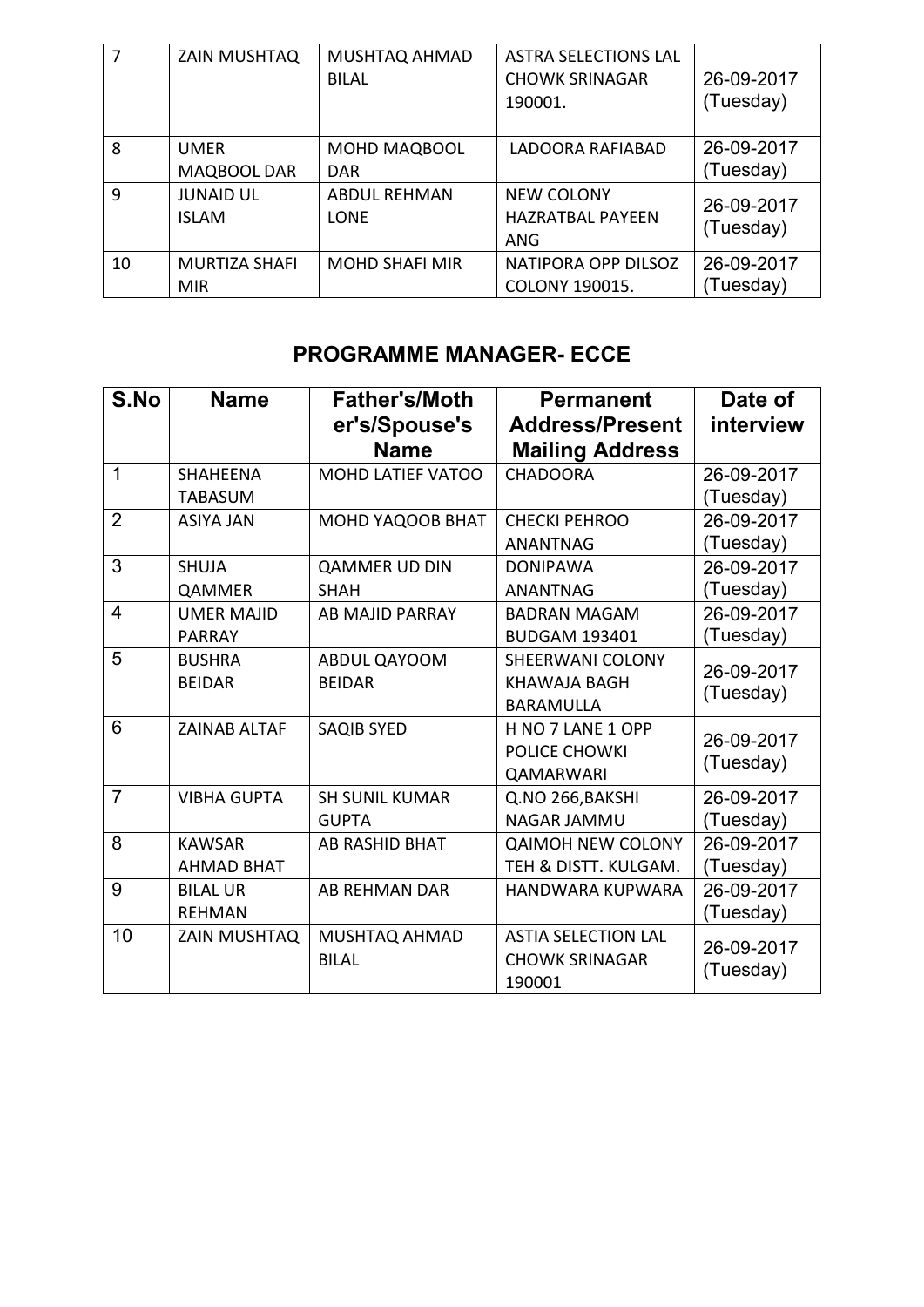## **PROGRAMME MANAGER- HELATH AND NUTRITION**

| S.No           | <b>Name</b>                      | <b>Father's/Moth</b><br>er's/Spouse's<br><b>Name</b> | <b>Permanent</b><br><b>Address/Present</b><br><b>Mailing Address</b>                                | Date of<br>interview    |
|----------------|----------------------------------|------------------------------------------------------|-----------------------------------------------------------------------------------------------------|-------------------------|
| $\mathbf{1}$   | RAHIL MOHI UD<br><b>DIN DAR</b>  | <b>GHULAM MOHI UD</b><br><b>DIN DAR</b>              | <b>JAGGER PORA</b><br><b>HANDWARA</b>                                                               | 26-09-2017<br>(Tuesday) |
| $\overline{2}$ | <b>SHUBEENA</b><br><b>BHAT</b>   | MUSHTAQ AHMAD<br><b>BHAT</b>                         | <b>GOUSIA MARKET</b><br><b>QUAZIGUND - Y.K.PORA</b><br>ANANTNAG -192221                             | 26-09-2017<br>(Tuesday) |
| $\overline{3}$ | <b>NEHA BHAN</b>                 | <b>BASANT KUMAR</b><br><b>BHAN</b>                   | <b>SHELITENG HABBA</b><br><b>KADAL KMR</b><br>H.NO 226 SEC 1<br><b>VINAYAK NAGAR</b><br>MUTHI JAMMU | 26-09-2017<br>(Tuesday) |
| 4              | <b>UZMA ALTAF</b>                | <b>MOHD ALTAF MISGAR</b>                             | <b>GULSHANABAD K P</b><br><b>ROAD ANANTNAG</b>                                                      | 26-09-2017<br>(Tuesday) |
| 5              | <b>RENU BHARTI</b>               | <b>RAM LAL</b>                                       | H NO 18 DOGRA HALL<br>JAMMU H NO 18<br>DOGRA HALL JAMMU                                             | 26-09-2017<br>(Tuesday) |
| 6              | <b>SAMIR AHMAD</b><br><b>DAR</b> | <b>ABDUL REHMAN DAR</b>                              | <b>KURSU RAJBAGH OPP</b><br>ROSE LANE SRINAGAR                                                      | 26-09-2017<br>(Tuesday) |
| $\overline{7}$ | <b>MUNAWAR</b><br><b>IQBAL</b>   | <b>MOHAMMAD IQBAL</b>                                | <b>DARDHAL CHOWKIAN</b><br>RAJOURI 185135 NEAR<br>LONE MEDICAL HALL<br>DARHAL                       | 26-09-2017<br>(Tuesday) |
| 8              | SALONI<br><b>KAPOOR</b>          | PARDEEP KAPOOR                                       | H NO 145, SEC 01<br><b>TRIKUTA NAGAR</b><br><b>JAMMU</b>                                            | 26-09-2017<br>(Tuesday) |
| 9              | <b>SUMIAH</b><br><b>MANZOOR</b>  | <b>MANJOOR AHMAD</b><br><b>BEG</b>                   | <b>BADOORA AKINGAM</b><br>ANANTNAG, KMR<br><b>USMAN MOHALLA</b><br>S.K.COLONY<br><b>ANANTNAG</b>    | 26-09-2017<br>(Tuesday) |
| 10             | <b>DR.AKHTER ALI</b>             | ALI MOHAMMAD<br><b>GANAI</b>                         | <b>MUSLIMABAD</b><br><b>BANDIPORA</b>                                                               | 26-09-2017<br>(Tuesday) |

**PROGRAMME MANAGER- MONITORING AND EVALUATION** 

| S.No | <b>Name</b>           | <b>Father's/Moth</b><br>er's/Spouse's<br><b>Name</b> | <b>Permanent</b><br><b>Address/Present</b><br><b>Mailing Address</b> | Date of<br>interview |
|------|-----------------------|------------------------------------------------------|----------------------------------------------------------------------|----------------------|
|      | <b>DAANISH BASHIR</b> | <b>BASHIR AHMAD</b>                                  | <b>SHOPIAN NEAR FIRE</b>                                             | 26-09-2017           |
|      |                       | ZARGAR                                               | <b>STATION</b>                                                       | (Tuesday)            |
| 2    | <b>ANAYAT ULLAH</b>   | <b>GH MOHD BHAT</b>                                  | <b>IQBAL MARKET QAZI</b>                                             | 26-09-2017           |
|      | <b>BHAT</b>           |                                                      | <b>BAGH ANAGTNAG</b>                                                 | (Tuesday)            |
| 3    | <b>DR IMRAN KHAN</b>  | <b>MOHD AKBAR</b>                                    | ANI MOUISE KURSU RAJ                                                 | 26-09-2017           |
|      |                       | <b>KHAN</b>                                          | <b>BAGH SGR</b>                                                      | (Tuesday)            |
| 4    | <b>DUSHYANT KOHLI</b> | <b>SAT PAL KOHLI</b>                                 | <b>H.NO 120/D NEAR</b>                                               | 26-09-2017           |
|      |                       |                                                      | <b>KRISHNA BUILDING NEW</b>                                          | (Tuesday)            |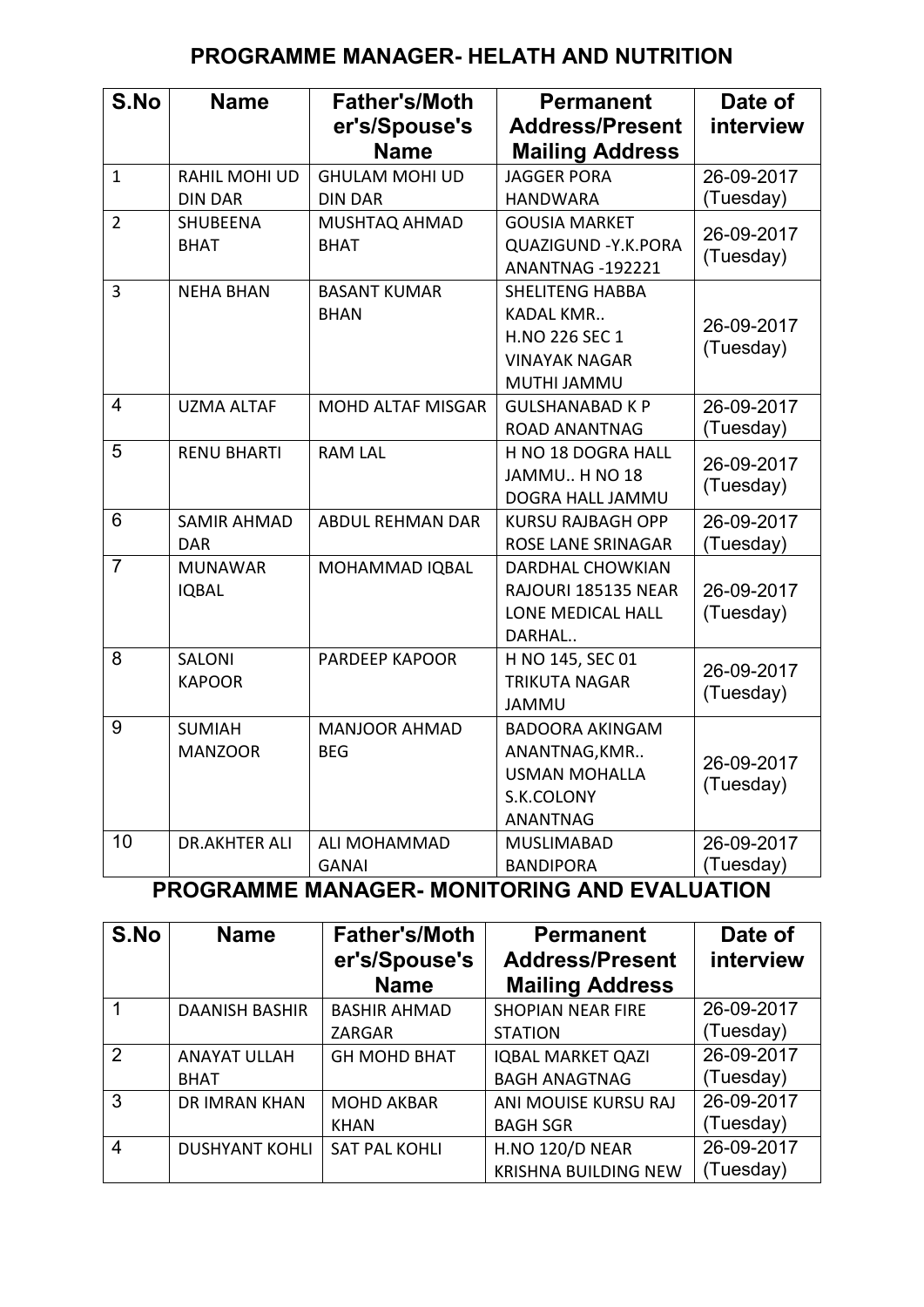|                 |                       |                       | <b>PLOTS JAMMU</b>         |                         |
|-----------------|-----------------------|-----------------------|----------------------------|-------------------------|
| 5               | <b>MOHAMMAD</b>       | KH.WALI               | H.NO66, LNO.6 SIR SYED     | 26-09-2017<br>(Tuesday) |
|                 | SALEEM NAJAR          | <b>MOHAMMAD</b>       | ABAD WANBAL                |                         |
|                 |                       | <b>NAJAR</b>          | RAWALPORA                  |                         |
| $6\phantom{1}6$ | <b>TAUQEER</b>        | <b>KHALEEQ UZ</b>     | 49-TULSI BAGH P.O          | 26-09-2017              |
|                 | RAHEEM                | ZAMAN DEV             | JAWAHAR NAGAR SGR          | (Tuesday)               |
| 7               | SAYAR AHMAD           | <b>MOHAMMAD</b>       | <b>KADEER YARIPORA</b>     | 26-09-2017              |
|                 | <b>KUCHY</b>          | YOUSUF KUCHY          | KULGAM                     | (Tuesday)               |
| 8               | <b>KHADIJA</b>        | <b>SYED MAQBOOL</b>   | <b>MANZIL E HUSSAIN</b>    | 26-09-2017              |
|                 | <b>MAQBOOL</b>        | <b>HUSSAIN</b>        | HASSANABAD                 | (Tuesday)               |
|                 |                       |                       | RAINAWARI                  |                         |
| 9               | ZAHOOR AHMAD          | <b>GHULAMMOH</b>      | <b>KAHROTE TEHSIL DIST</b> | 26-09-2017              |
|                 | <b>NAJAR</b>          | AMMAD NAJAR           | KULGAM.                    | (Tuesday)               |
| 10              | <b>PARMJEET SINGH</b> | <b>SHAMSHER SINGH</b> | <b>H NO-264P EXT</b>       |                         |
|                 | BALI                  | BALI                  | 1, TRIKUTA                 | 26-09-2017              |
|                 |                       |                       | NAGAR, JAMMU               | (Tuesday)               |

## **CONSULTANT- ADVOCACY AND IEC**

| S.No           | <b>Name</b>                            | <b>Father's/Moth</b><br>er's/Spouse's<br><b>Name</b> | <b>Permanent</b><br><b>Address/Present</b><br><b>Mailing Address</b>                               | Date of<br>interview    |
|----------------|----------------------------------------|------------------------------------------------------|----------------------------------------------------------------------------------------------------|-------------------------|
| 1              | SHAHNAWAZ<br><b>GULL</b>               | <b>GULAM U DIN BHAT</b>                              | <b>MUJGUND SRINAGAR</b>                                                                            | 26-09-2017<br>(Tuesday) |
| $\overline{2}$ | <b>ISHRAT RASHID</b>                   | <b>AB RASHID MALIK</b>                               | <b>LADERWAN TREHGAM</b><br><b>KUPWARA</b>                                                          | 26-09-2017<br>(Tuesday) |
| 3              | <b>ZAINAB ALTAF</b>                    | <b>SAQIB SYED</b>                                    | H.NO.7, LANE NO 1<br><b>OPP.POLICE STATION</b><br><b>QAMARWARI</b>                                 | 26-09-2017<br>(Tuesday) |
| $\overline{4}$ | <b>SHUJA QAMMER</b>                    | <b>QAMMER UDIN</b><br><b>SHALLI</b>                  | <b>DONIPAWA</b><br><b>ANANTNAG</b>                                                                 | 26-09-2017<br>(Tuesday) |
| 5              | <b>TAHIR MASSUD</b><br><b>FAROOQI</b>  | MASSUD-ULHASSAN                                      | <b>WATRIGAM RAFIABAD</b><br>BARAMULLAH.NO.65<br>A, ROSA AVENUE<br><b>COLONY LANE</b><br>1,H.MT.SGR | 26-09-2017<br>(Tuesday) |
| 6              | <b>IMRAN YOUSUF</b><br><b>BHAT</b>     | <b>MOHD YOUSUF BHAT</b>                              | <b>ANCHIDORA</b><br><b>ANANTNAG</b>                                                                | 26-09-2017<br>(Tuesday) |
| $\overline{7}$ | <b>UMER MAQBOOL</b><br><b>DAR</b>      | <b>MOHAMMAD</b><br>MAQBOOL DAR                       | <b>LADOORA RAFIABAD</b>                                                                            | 26-09-2017<br>(Tuesday) |
| 8              | <b>SABA RASHID</b>                     | <b>AB RASHID BHAT</b>                                | <b>DUNDIPORA AL</b><br><b>MUSTUFA COLONY</b><br><b>HANDWARA</b>                                    | 26-09-2017<br>(Tuesday) |
| 9              | <b>CHASFEEDA</b><br><b>BASHIR SHAH</b> | <b>BASHIR AHMAD SHAH</b>                             | 127 JEHANGIR<br><b>COLONY BAGHAT SGR</b>                                                           | 26-09-2017<br>(Tuesday) |
| 10             | <b>KHURSHEED</b><br><b>AHMAD BHAT</b>  | <b>GUL MOHD BHAT</b>                                 | PANIWAH TEH/DIST<br><b>KULGAM 192232</b>                                                           | 26-09-2017<br>(Tuesday) |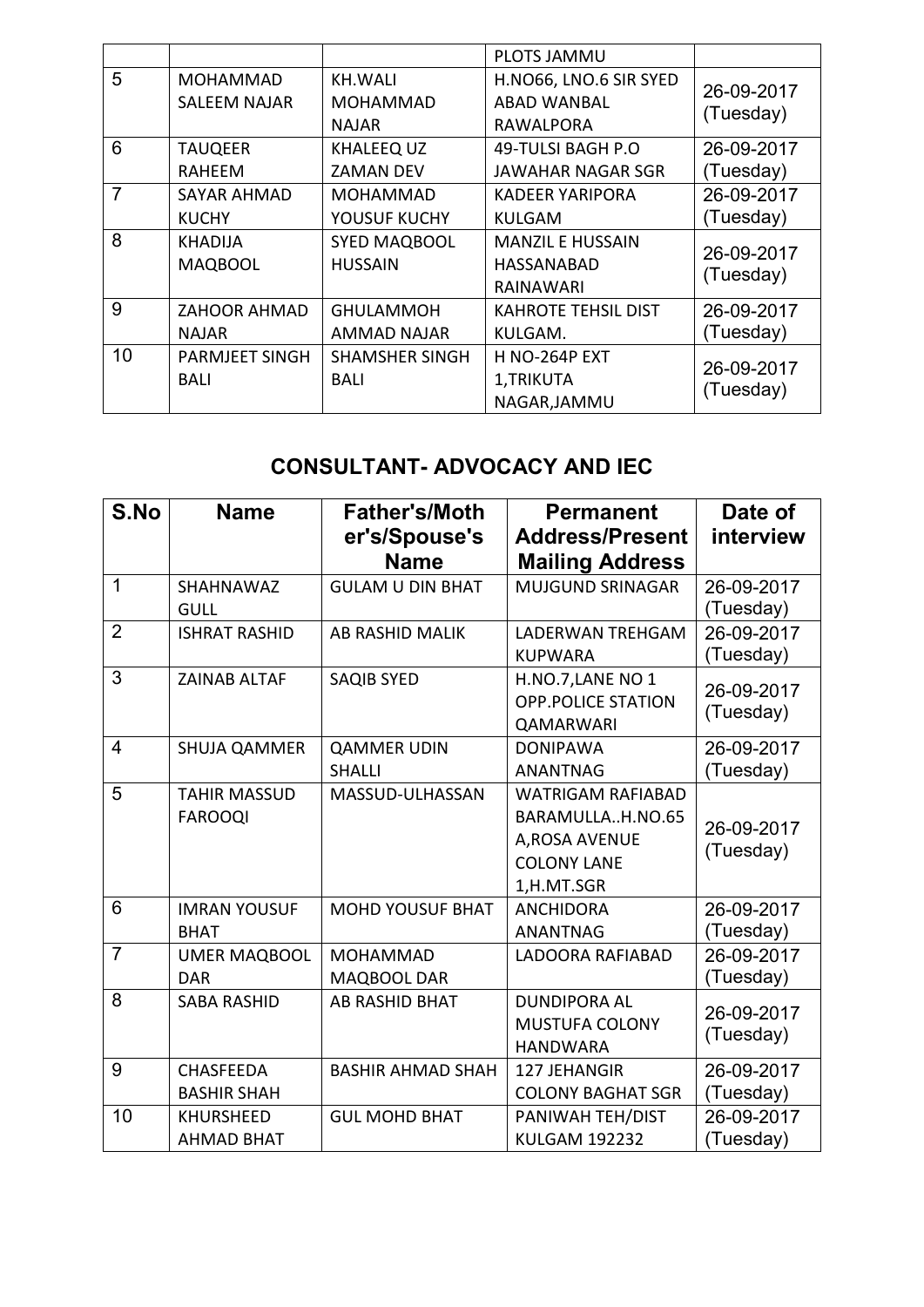### **CONSULTANT- ECCE**

| S.No           | <b>Name</b>                        | <b>Father's/Moth</b><br>er's/Spouse's<br><b>Name</b> | <b>Permanent</b><br><b>Address/Present</b><br><b>Mailing Address</b>               | Date of<br>interview    |
|----------------|------------------------------------|------------------------------------------------------|------------------------------------------------------------------------------------|-------------------------|
| $\mathbf{1}$   | <b>BUSHRA BEIDAR</b>               | ABDUL QAYOOM<br><b>BEIDAR</b>                        | <b>SHEERWANI COLONY</b><br><b>KHAWAJA BAGH</b><br><b>BARAMULLA</b>                 | 26-09-2017<br>(Tuesday) |
| $\overline{2}$ | <b>SHUJA QAMMAR</b>                | <b>QAMMER UDDIN</b><br><b>SHAH</b>                   | <b>DONIPAWA</b><br><b>ANANTNAG</b>                                                 | 26-09-2017<br>(Tuesday) |
| 3              | <b>AFTAB AHMAD</b><br><b>BHAT</b>  | <b>ABDUL RASHID BHAT</b>                             | HYDERPORA, NEW<br><b>AIRPORT ROAD NEAR</b><br><b>USMAN</b><br>MASJID, SRINAGAR     | 26-09-2017<br>(Tuesday) |
| $\overline{4}$ | <b>SHAHEENA</b><br><b>TABASUM</b>  | <b>MOHD LATIEF</b><br><b>YATOO</b>                   | <b>CHADOORA NEAR BOYS</b><br><b>HR SECONDARY</b><br><b>SCHOOL BUDGAM</b><br>191113 | 26-09-2017<br>(Tuesday) |
| 5              | <b>NAZIMA HASSAN</b>               | <b>GHULAM HASSAN</b><br><b>KHAN</b>                  | <b>QURESHI LANE</b><br><b>BAGHWANPORA LAL</b><br><b>BAZAR SGR</b>                  | 26-09-2017<br>(Tuesday) |
| 6              | <b>UMER MAJID</b><br><b>PARRAY</b> | <b>AB MAJID PARRAY</b>                               | <b>BADRAN TEH MAGAM</b><br>D/O BUDGAM PIN<br>193401                                | 26-09-2017<br>(Tuesday) |
| $\overline{7}$ | <b>HILLABA</b><br><b>NISAR</b>     | <b>AAFAQ BASHIR</b>                                  | <b>MADEENA</b><br><b>ENCLAVE</b><br><b>RAWALPORA</b><br><b>SRINAGAR</b>            | 26-09-2017<br>(Tuesday) |
| 8              | <b>GULSHAN</b><br><b>RASHID</b>    | <b>AB.RASHID DAR</b>                                 | <b>SEHPORA</b>                                                                     | 26-09-2017<br>(Tuesday) |
| 9              | <b>BILKEES ARA</b>                 | <b>BASHIR AHMAD</b><br><b>RESHI</b>                  | <b>TRAL PAYEEN NEAR</b><br><b>BUS STAND TRAL</b>                                   | 26-09-2017<br>(Tuesday) |
| 10             | ARJUMAND<br><b>FAROOQI</b>         | <b>SYED SHOWKAT ALI</b>                              | HNO.162 SEC 3 LANE 4<br><b>GULBERG COLONY</b><br><b>HYDERPORA</b>                  | 26-09-2017<br>(Tuesday) |

### **CONSULTANT- GRIEVANCES**

| S.No | <b>Name</b>        | <b>Father's/Moth</b><br>er's/Spouse's<br><b>Name</b> | <b>Permanent</b><br><b>Address/Present</b><br><b>Mailing Address</b> | Date of<br>interview |
|------|--------------------|------------------------------------------------------|----------------------------------------------------------------------|----------------------|
|      | <b>SHOWKAT AH</b>  | <b>AB GAFFAR BHAT</b>                                | <b>CHEDH I KAWOOSA</b>                                               | 26-09-2017           |
|      | <b>BHAT</b>        |                                                      | <b>NARBAL BUDGAM</b>                                                 | (Tuesday)            |
| 2    | <b>MOHAMMAD</b>    | <b>ABDUL KHALIQ</b>                                  | <b>VILL CHADOORA TEH</b>                                             |                      |
|      | <b>ASMAT YATOO</b> | YATOO                                                | <b>CHADOORA NEAR</b>                                                 | 26-09-2017           |
|      |                    |                                                      | <b>BOYS HR SEC SCHOOL</b>                                            | (Tuesday)            |
|      |                    |                                                      | <b>BUDGAM 191113</b>                                                 |                      |
| 3    | <b>BILKEES ARA</b> | <b>BASHIR AHMAD</b>                                  | <b>TRAL PAYEEN NEAR</b>                                              | 26-09-2017           |
|      |                    | <b>RESHI</b>                                         | <b>BUS STAND TRAL</b>                                                | Tuesday)             |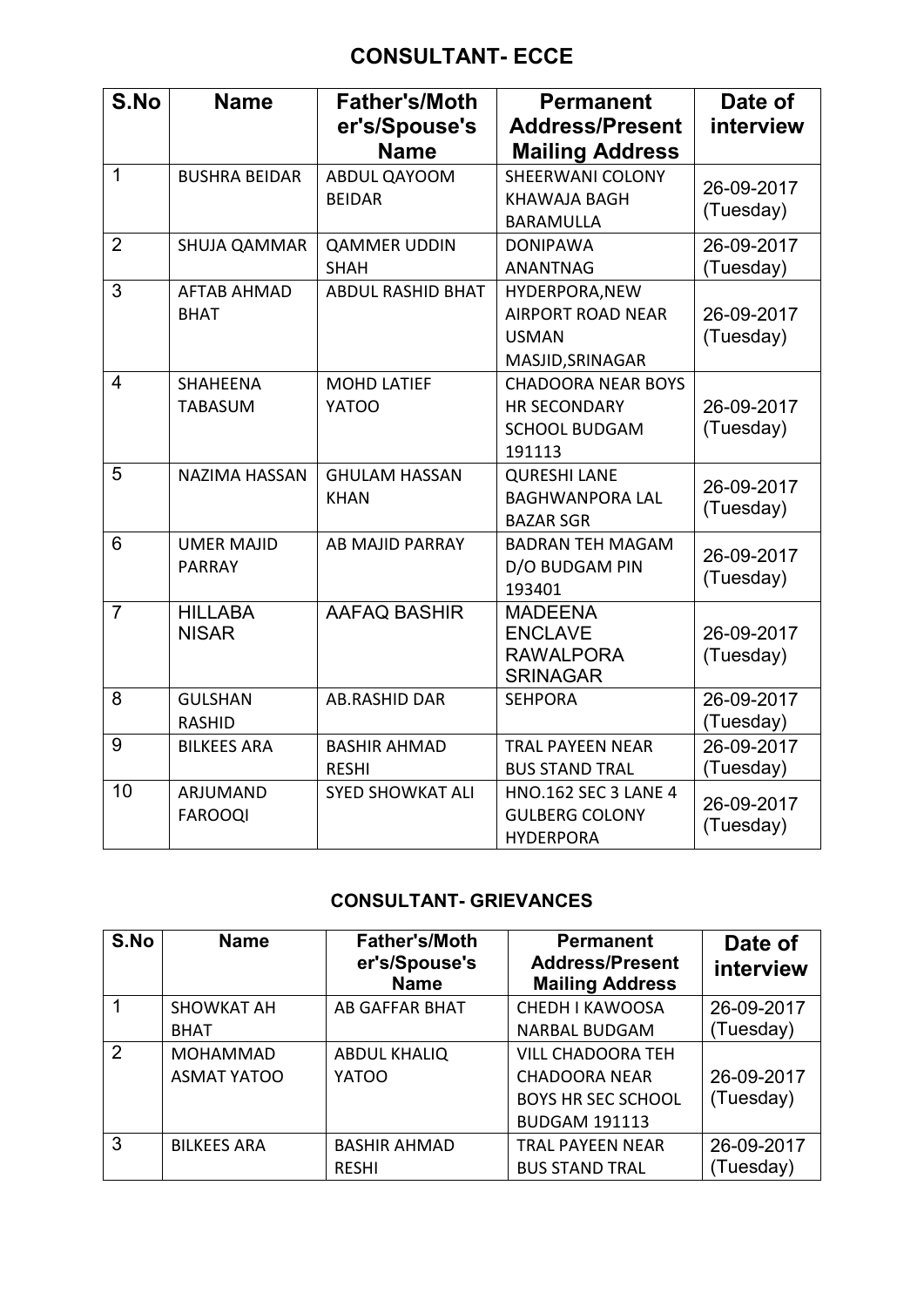| $\overline{4}$ | <b>MURTIZA SHAFI</b><br><b>MIR</b> | <b>MOHAMMAD SHAFI</b><br><b>MIR</b> | <b>NATIPORA OPPOSITE</b><br><b>DILSOZ COLONY</b><br>190015 | 26-09-2017<br>(Tuesday) |
|----------------|------------------------------------|-------------------------------------|------------------------------------------------------------|-------------------------|
| 5              | <b>ZUBEEDA NABI</b>                | <b>GH NABI WANI</b>                 | <b>MALIKPORA</b>                                           | 26-09-2017              |
|                |                                    |                                     | <b>PULWAMA 192301</b>                                      | (Tuesday)               |
| 6              | <b>NUSRAT JAN</b>                  | <b>ABDUL AHAD SHEIGN</b>            | <b>BATMALOO SRINAGAR</b>                                   | 26-09-2017              |
|                |                                    |                                     |                                                            | (Tuesday)               |
| $\overline{7}$ | <b>IRFAN NABI</b>                  | <b>GHULAM NABI KHAN</b>             | TAKYA KHAN                                                 | 26-09-2017              |
|                |                                    |                                     | MOHAMMAD                                                   | (Tuesday)               |
| 8              | <b>TAWSEEFA JAN</b>                | AB HAMID RAINA                      | <b>HIB DANGERPORA</b>                                      | 26-09-2017              |
|                |                                    |                                     | RAFIAABAD                                                  | (Tuesday)               |
| 9              | <b>NAREEN NISSAR</b>               | NISSAR AHMAD                        | <b>MAIN SOPORE</b>                                         | 26-09-2017              |
|                |                                    | <b>GANAI</b>                        |                                                            | (Tuesday)               |
| 10             | SAQIB IBRAHIM                      | <b>MOHD IBRAHIM MIR</b>             | <b>NEW COLONY</b>                                          | 26-09-2017              |
|                | <b>MIR</b>                         |                                     | <b>HAZRATBAL ANT</b>                                       | (Tuesday)               |

### **CONSULTANT- HEALTH**

| S.No           | <b>Name</b>          | <b>Father's/Moth</b><br>er's/Spouse's<br><b>Name</b> | <b>Permanent</b><br><b>Address/Present</b><br><b>Mailing Address</b> | Date of<br>interview |
|----------------|----------------------|------------------------------------------------------|----------------------------------------------------------------------|----------------------|
| 1              | <b>RUMAISA</b>       | <b>ABDUL RASHID</b>                                  | <b>WANABAL NOWGAM</b>                                                | 27-09-2017           |
|                | <b>RASHID</b>        |                                                      | <b>BYE-PASS</b>                                                      | (Wednesday)          |
| $\overline{2}$ | <b>ZAHIDA AKHTAR</b> | DR.MURTAZA                                           | <b>GANDARPORA EIDGAH</b>                                             | 27-09-2017           |
|                |                      | <b>RASHID</b>                                        | <b>SRINAGAR</b>                                                      | (Wednesday)          |
| 3              | DR.SYED              | <b>MOHD SAYEED</b>                                   | <b>KRALPORA P.O BAGHI</b>                                            | 27-09-2017           |
|                | <b>MAQBOOL</b>       |                                                      | <b>MEHTAB SRINAGAR</b>                                               | (Wednesday)          |
|                | <b>GEELANI</b>       |                                                      |                                                                      |                      |
| $\overline{4}$ | <b>IRFAN UR RAUF</b> | <b>ABDUL RAUF TAK</b>                                | <b>211-NEW HOUSING</b>                                               |                      |
|                | <b>TAK</b>           |                                                      | <b>COLONY</b>                                                        | 27-09-2017           |
|                |                      |                                                      | BIJBEHARA, ANANTNAG                                                  | (Wednesday)          |
|                |                      |                                                      | KASHMIR.                                                             |                      |
| 5              | <b>AMARDEEP</b>      | <b>KARANJEET SINGH</b>                               | <b>SANJAY NAGAR EXT</b>                                              | 27-09-2017           |
|                | <b>KOUR</b>          |                                                      | <b>JAMMU</b>                                                         | (Wednesday)          |
| 6              | <b>RAJESH KUMAR</b>  | <b>GIRDHARI LAL</b>                                  | CHAK AGRA NEW,                                                       | 27-09-2017           |
|                | <b>SHARMA</b>        | <b>SHARMA</b>                                        | R.J.PMA PIN-181102                                                   | (Wednesday)          |
| $\overline{7}$ | <b>BASHIR AHMAD</b>  | <b>KHAZIR MOHD</b>                                   | <b>NAGRI MALPORA</b>                                                 | 27-09-2017           |
|                | <b>WANI</b>          | <b>WANI</b>                                          |                                                                      | (Wednesday)          |
| 8              | <b>JASIRAH</b>       | <b>TARIQ AHMAD</b>                                   | 216-MOMIN ABAD -                                                     | 27-09-2017           |
|                |                      | <b>SHAH</b>                                          | NOORBAGH SRINAGAR                                                    | (Wednesday)          |
| 9              | <b>HASHAM SHAFI</b>  | <b>MOHAMMAD SHAFI</b>                                | 87- ZAFFRAN COLONY                                                   | 27-09-2017           |
|                |                      | <b>SOFI</b>                                          | <b>QAZIPORA BANDIPORA</b>                                            | (Wednesday)          |
|                |                      |                                                      | J&K                                                                  |                      |
| 10             | <b>MEENAKSHI</b>     | <b>MANMEET KUMAR</b>                                 | <b>VILL BAGGA JANA TEH</b>                                           | 27-09-2017           |
|                | <b>LAKHOTRA</b>      |                                                      | <b>R.S PUNA DISST JAMMU</b>                                          | (Wednesday)          |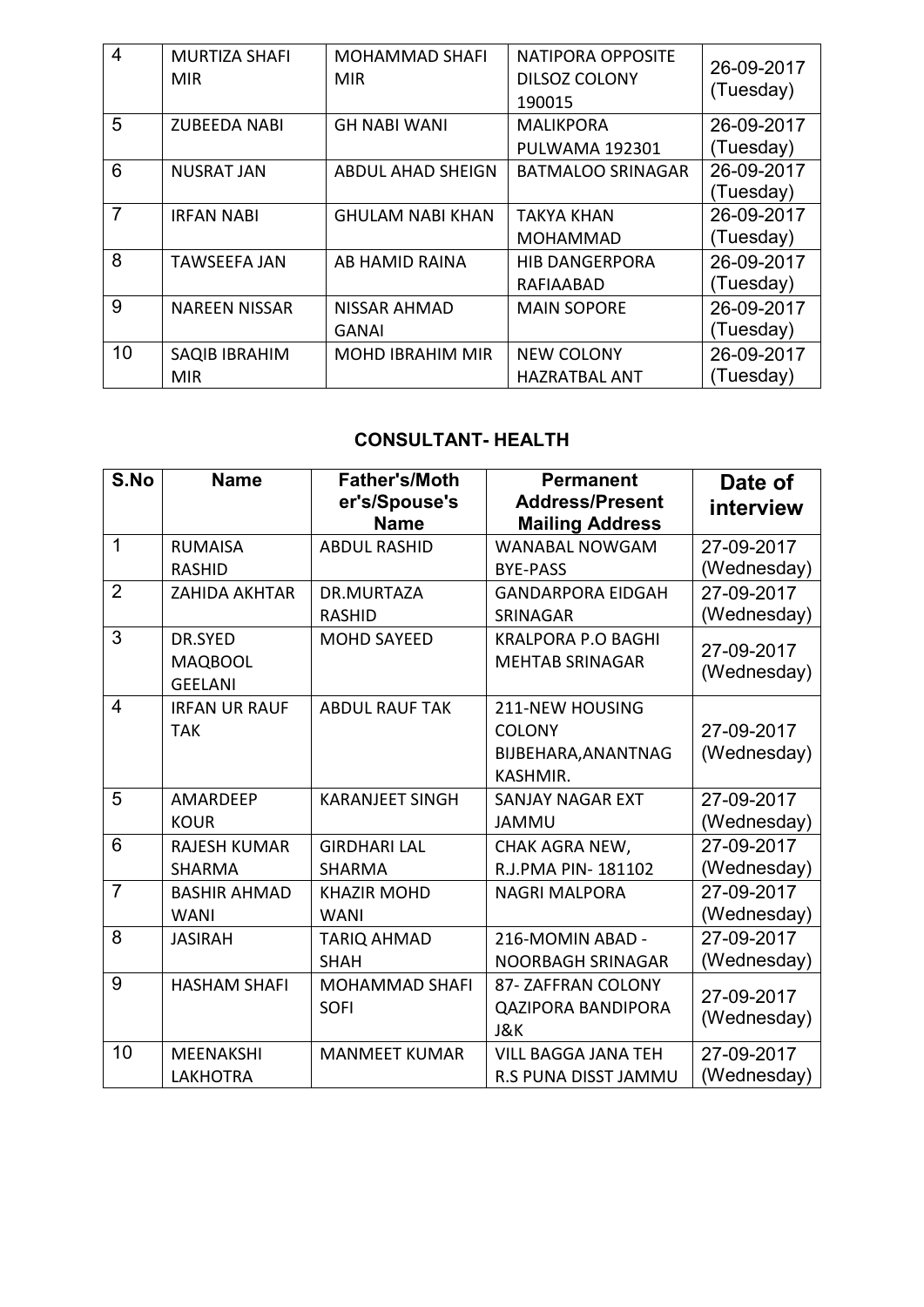## **CONSULTANT- IYCF**

| S.No           | <b>Name</b>                        | <b>Father's/Moth</b><br>er's/Spouse's<br><b>Name</b> | <b>Permanent</b><br><b>Address/Present</b><br><b>Mailing Address</b>                          | Date of<br>interview      |
|----------------|------------------------------------|------------------------------------------------------|-----------------------------------------------------------------------------------------------|---------------------------|
| $\overline{1}$ | <b>JUNAID UL</b><br><b>ISLAM</b>   | <b>ABDUL REHMAN</b><br><b>LONE</b>                   | <b>NEW COLONY</b><br><b>HAZRATBAL</b><br><b>PAYEEN</b><br><b>ANANTNAG</b>                     | 27-09-2017<br>(Wednesday) |
| $\overline{2}$ | <b>GULSHANA</b><br><b>RASHID</b>   | <b>AB RASHID DAR</b>                                 | <b>SEHPORA</b>                                                                                | 27-09-2017<br>(Wednesday) |
| 3              | <b>BILKEES ARA</b>                 | <b>BASHIR AHMAD</b><br><b>RESHI</b>                  | <b>TRAL I PAYEEN</b><br><b>NEAR BUS STAND</b><br><b>TRAL</b>                                  | 27-09-2017<br>(Wednesday) |
| $\overline{4}$ | <b>SHAISTA</b><br><b>MASOOD</b>    | <b>MOHD MASSOD</b><br><b>WANI</b>                    | 135/4 DELIRA<br><b>COLONY JANIPUR</b>                                                         | 27-09-2017<br>(Wednesday) |
| 5              | RAFIQA BANO                        | <b>MOHD AKBAR</b><br><b>MIR</b>                      | <b>RAWATH PORA</b><br><b>KUPWARA</b>                                                          | 27-09-2017<br>(Wednesday) |
| 6              | <b>ZAIN</b><br><b>MUSHTAQ</b>      | <b>MUSHTAQ</b><br><b>AHMED BILAL</b>                 | <b>ASTRA SELECTION.</b><br><b>LAL CHOWK</b><br><b>SRINAGAR 190001</b>                         | 27-09-2017<br>(Wednesday) |
| $\overline{7}$ | <b>ZUBEEDA</b><br><b>NABI</b>      | <b>GHULAM NABI</b><br><b>WANI</b>                    | MALIKPORA 192301                                                                              | 27-09-2017<br>(Wednesday) |
| 8              | <b>IRFAAT SHAFI</b><br><b>LONE</b> | <b>MOHMAD SHAFI</b><br><b>LONE</b>                   | KHUMERIYAL<br><b>KHUMERIYAL</b>                                                               | 27-09-2017<br>(Wednesday) |
| 9              | <b>AAMIR ALI</b><br><b>DAR</b>     | <b>ALI MOHAMMAD</b><br><b>DAR</b>                    | <b>NEFCOM IT</b><br><b>SERVICES DAR</b><br><b>BUILDING</b><br><b>SHAHEED GUNJ</b><br>SRINAGAR | 27-09-2017<br>(Wednesday) |
| 10             | <b>SHABIR</b><br><b>AHMAD MIR</b>  | <b>MOHD YOUSUF</b><br><b>MIR</b>                     | <b>MIR MOHALLA</b><br><b>JAMIA QADEEN</b><br><b>KUPWARA TOWN</b>                              | 27-09-2017<br>(Wednesday) |

### **CONSULTANT- MIS**

| S.No           | <b>Name</b>          | <b>Father's/Moth</b><br>er's/Spouse's<br><b>Name</b> | <b>Permanent</b><br><b>Address/Present</b><br><b>Mailing Address</b> | Date of<br>interview |
|----------------|----------------------|------------------------------------------------------|----------------------------------------------------------------------|----------------------|
| 1              | <b>DAANISH</b>       | <b>BASHIR AHMAD</b>                                  | <b>SHOPIAN NEAR FIRE</b>                                             | 27-09-2017           |
|                | <b>BASHIR</b>        | ZARGAR                                               | <b>STATION</b>                                                       | (Wednesday)          |
| 2              | PARVEZ AHMAD         | <b>GH AHMAD MALLA</b>                                | W NO 12, KALOOSA                                                     | 27-09-2017           |
|                | <b>MALLA</b>         |                                                      | <b>BANDIPORA</b>                                                     | (Wednesday)          |
| 3              | <b>MOHAMMAD</b>      | <b>KH WALI</b>                                       | H NO 66 LANE 6 SIR                                                   | 27-09-2017           |
|                | <b>SALEEM NAJAR</b>  | <b>MOHAMMAD</b>                                      | SYGOABAD WANBAL                                                      | (Wednesday)          |
|                |                      |                                                      | <b>RAWALPORA</b>                                                     |                      |
| $\overline{4}$ | <b>SNOBAR ASHRAF</b> | <b>MOHD ASHRAF</b>                                   | <b>HANDWARA</b>                                                      | 27-09-2017           |
|                |                      | BHAT                                                 |                                                                      | (Wednesday)          |
| 5              | <b>MUZAMIL</b>       | KHURSHUD AHMAD                                       | <b>MIR MANZIL NEAR</b>                                               |                      |
|                | <b>KHURSHID</b>      |                                                      | <b>DISSTT HOSPITAL</b>                                               | 27-09-2017           |
|                |                      |                                                      | <b>JANGLAT ANANTNAG</b>                                              | (Wednesday)          |
|                |                      |                                                      | KMR                                                                  |                      |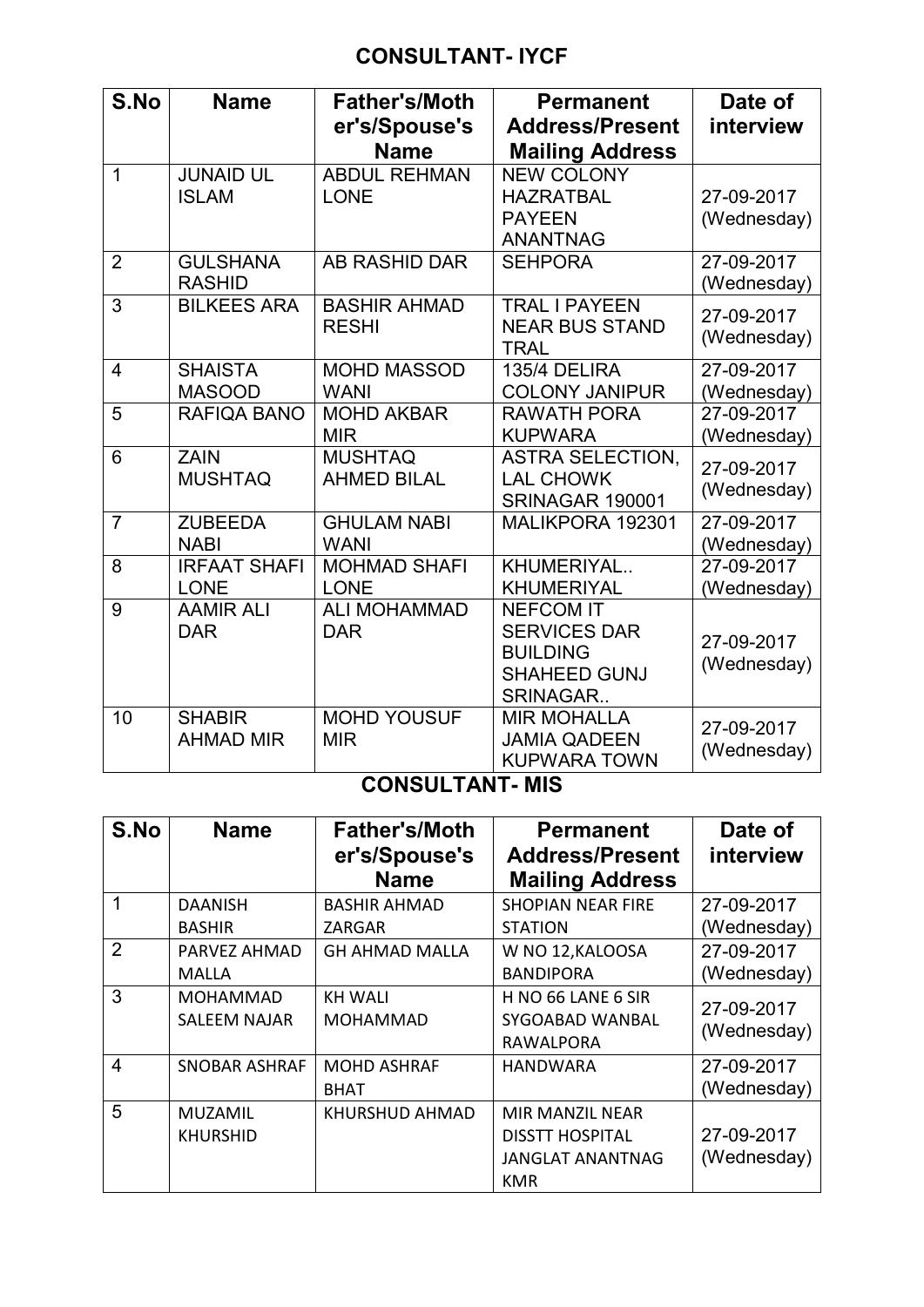|    | <b>KUCHY</b>         | <b>KUCHY</b>            | <b>KULGAM J&amp;K 192232</b>    | (Wednesday) |
|----|----------------------|-------------------------|---------------------------------|-------------|
| 10 | <b>SAYAR AHMAD</b>   | <b>MOHD YOUSUF</b>      | KADDER YARI PORA,               | 27-09-2017  |
|    | <b>AHMAD</b>         |                         |                                 |             |
|    | <b>KHURSHEED</b>     | <b>MOHAMMAD SHAH</b>    | 192123 PULWAMA J&K              | (Wednesday) |
| 9  | <b>DILBAR</b>        | <b>GULAM</b>            | <b>NOWPORA TRAL</b>             | 27-09-2017  |
|    | <b>DAR</b>           |                         | SRINAGAR                        | (Wednesday) |
| 8  | <b>JUNAID MAJEED</b> | <b>ABDUL MAJEED DAR</b> | <b>ZAFFFRON COLONY</b>          | 27-09-2017  |
|    |                      |                         | <b>RAJGRETH</b>                 |             |
|    |                      |                         | <b>HEAVAN LANE</b>              | (Wednesday) |
|    | <b>ABNAN</b>         | <b>MOHAMMAD KHALIL</b>  | <b>HILL VIEW COLONY</b>         | 27-09-2017  |
|    | AHMAD NAJAR          | <b>MOHAMMAD NAJAR</b>   | <b>KULGAM 192231</b>            | (Wednesday) |
| 6  | <b>ZAHOOR</b>        | <b>GULAM</b>            | <b>KAHROTE, TEH &amp; DISTT</b> | 27-09-2017  |

#### **CONSULTANT- MONITORING AND EVALUATION**

| S.No           | <b>Name</b>         | <b>Father's/Moth</b>     | <b>Permanent</b>         | Date of     |
|----------------|---------------------|--------------------------|--------------------------|-------------|
|                |                     | er's/Spouse's            | <b>Address/Present</b>   | interview   |
|                |                     | <b>Name</b>              | <b>Mailing Address</b>   |             |
| 1              | <b>ANAYAT ULLAH</b> | <b>GH MOHD BHAT</b>      | <b>IQBAL MARKET QAZI</b> | 27-09-2017  |
|                | <b>BHAT</b>         |                          | <b>BAGH ANANTNAG</b>     | (Wednesday) |
| $\overline{2}$ | <b>ALTAF AHMAD</b>  | <b>GH NABI SALROO</b>    | <b>124MALIK MOHALLA</b>  | 27-09-2017  |
|                | <b>SALROO</b>       |                          | <b>NEAR P O SHOPIAN</b>  | (Wednesday) |
| 3              | <b>SHOJA</b>        | <b>QAMMER U DIN</b>      | DONIPAWA ANANTNAG        | 27-09-2017  |
|                | QAMMER              | <b>SHAH</b>              |                          | (Wednesday) |
| $\overline{4}$ | <b>DR IMRAN</b>     | <b>MOHD AKBAR KHAN</b>   | <b>ANI HOUSE KURSU</b>   | 27-09-2017  |
|                | <b>KHAN</b>         |                          | <b>RAJBAGH</b>           | (Wednesday) |
| 5              | <b>AMREEN</b>       | <b>SHAMSHI SAMYAL</b>    | <b>WNO2 HOSPLOTY PO</b>  | 27-09-2017  |
|                | <b>ANJUM</b>        |                          | THANNA MANDI             | (Wednesday) |
|                |                     |                          | RAJOURI.                 |             |
| 6              | <b>KHADIJA</b>      | <b>SYED MAQBOOI</b>      | <b>MANZIL E HUSSAIN</b>  | 27-09-2017  |
|                | <b>MAQBOOL</b>      |                          | HASSANABAD RAINA         | (Wednesday) |
|                |                     |                          | <b>WARI SRINAGAR</b>     |             |
| $\overline{7}$ | <b>SAMEER</b>       | <b>GHULAM AHMAD</b>      | <b>BANDAY MOHALLA</b>    | 27-09-2017  |
|                | <b>AHMAD</b>        | <b>TANTARY</b>           | KUPWARA.                 | (Wednesday) |
|                | <b>TANTARY</b>      |                          |                          |             |
| 8              | <b>MOHSIN</b>       | <b>GH NABI MALIK</b>     | <b>TREHGAM KUPWARA</b>   | 27-09-2017  |
|                | <b>AHMAD MALIK</b>  |                          |                          | (Wednesday) |
| 9              | <b>BILAL AHMAD</b>  | AB AHAD HAJAM            | <b>CHANDILORA</b>        | 27-09-2017  |
|                | <b>HAJAM</b>        |                          | <b>TANGMARG</b>          | (Wednesday) |
| 10             | <b>MUZAFAR</b>      | <b>GHULAM NABI MALIK</b> | <b>66 KHAN MOHALLA</b>   | 27-09-2017  |
|                | <b>AHMAD MALIK</b>  |                          | <b>ALLOCHI BAGH</b>      | (Wednesday) |
|                |                     |                          | <b>SRINAGAR 190008</b>   |             |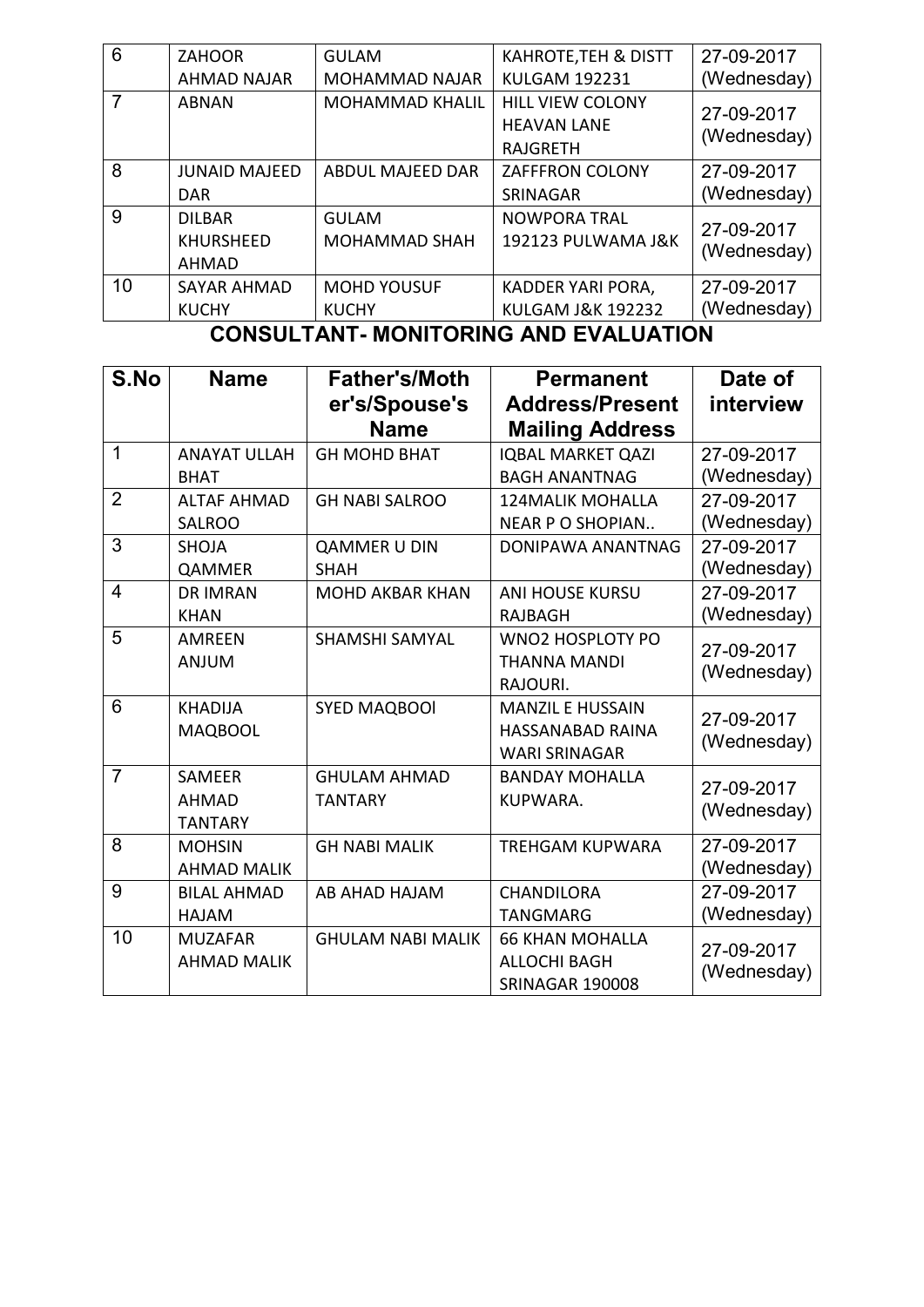## **CONSULTANT- NUTRITION**

| S.No           | <b>Name</b>                        | <b>Father's/Moth</b><br>er's/Spouse's<br><b>Name</b> | <b>Permanent</b><br><b>Address/Present</b><br><b>Mailing Address</b>                           | Date of<br>interview      |
|----------------|------------------------------------|------------------------------------------------------|------------------------------------------------------------------------------------------------|---------------------------|
| $\mathbf 1$    | <b>SHAFATH</b><br><b>HUSSAIN</b>   | <b>ASHIQ HUSSAIN</b><br><b>SHEIKH</b>                | <b>VILGAM HANDWARA</b>                                                                         | 27-09-2017<br>(Wednesday) |
| $\overline{2}$ | ZAIN<br><b>MUSHTAQ</b>             | <b>MUSHTAQ AHMAD</b><br><b>BHAT</b>                  | MAISUMA SGR 190001<br>,ASTRA SELECTION LAL<br><b>CHOWK SGR 190001</b>                          | 27-09-2017<br>(Wednesday) |
| 3              | <b>NEHA BHAN</b>                   | <b>BASANT KUMAR</b><br><b>BHAN</b>                   | <b>SHELITENG HABBA</b><br><b>KADAL SRINAGAR H.NO</b><br>226 SEC 1 VINAYAK<br>NAGAR MUTHI JAMMU | 27-09-2017<br>(Wednesday) |
| $\overline{4}$ | <b>JUNAID UL</b><br><b>ISLAM</b>   | <b>ABDUL REHMAN</b><br><b>LONE</b>                   | <b>NEW COLONY HAZRAT</b><br><b>BAL PAYEEN</b><br><b>ANANTNAG</b>                               | 27-09-2017<br>(Wednesday) |
| 5              | <b>UZMA ALTAF</b>                  | <b>MOHAMMAD ALTAF</b><br><b>MISGER</b>               | <b>GULSHAN ABAD KP</b><br><b>ROAD ANANTNAG</b><br><b>KASHMIR</b>                               | 27-09-2017<br>(Wednesday) |
| 6              | <b>FARHEENA</b><br><b>IFTIKHAR</b> | <b>IFTIKHAR AHMAD</b>                                | AKINGAM ANANTNAG                                                                               | 27-09-2017<br>(Wednesday) |
| $\overline{7}$ | <b>TANIA VIJ</b>                   | <b>VIKRAM MODI</b>                                   | .H NO 3 LANE 1 HAZWRI<br><b>BAGH TALANB TILLO</b><br><b>JAMMU</b>                              | 27-09-2017<br>(Wednesday) |
| 8              | MURTIZA SHAFI<br><b>MIR</b>        | <b>MOHAMMAD SHAFI</b><br><b>MIR</b>                  | NATIPORA OPP DILSOZ<br><b>COLONY 190015</b>                                                    | 27-09-2017<br>(Wednesday) |
| 9              | <b>RUCHI VAID</b>                  | <b>K.K VAID</b>                                      | Q.NO 96 RESHAN GHAR<br><b>COLONY JAMMU</b><br>180001                                           | 27-09-2017<br>(Wednesday) |
| 10             | <b>DR CHHAVI</b><br><b>GUPTA</b>   | MISS NEELAM GUPTA                                    | H NO 4 L NO 2 INDIRA<br><b>COLONY JANIPUR</b><br><b>JAMMU</b>                                  | 27-09-2017<br>(Wednesday) |

# **CONSULTANT- POLICY AND PLANNING**

| S.No                    | <b>Name</b>        | <b>Father's/Moth</b><br>er's/Spouse's<br><b>Name</b> | <b>Permanent</b><br><b>Address/Present</b><br><b>Mailing Address</b> | Date of<br>interview |
|-------------------------|--------------------|------------------------------------------------------|----------------------------------------------------------------------|----------------------|
|                         | <b>DR IMRAN</b>    | <b>MOHD AKBAR KHAN</b>                               | <b>.ANI HOUSE KURSU</b>                                              | 27-09-2017           |
|                         | <b>KHAN</b>        |                                                      | <b>RAJBAGH SGR</b>                                                   | (Wednesday)          |
| $\mathcal{P}$           | <b>SHAHID</b>      | <b>AB GAFFAR BHAT</b>                                | .PINGLENA PULWAMA                                                    | 27-09-2017           |
|                         | <b>SHUJAH BHAT</b> |                                                      |                                                                      | (Wednesday)          |
| 3                       | <b>SHUJA</b>       | <b>QAMMER UD DIN</b>                                 | .DONIPWA ANATNAG                                                     | 27-09-2017           |
|                         | QAMMER             | <b>SHAH</b>                                          |                                                                      | (Wednesday)          |
| $\overline{\mathbf{4}}$ | <b>UMUL BAREEN</b> | <b>SYED MAQBOOL</b>                                  | <b>MANZIL E HUSSAINI</b>                                             | 27-09-2017           |
|                         |                    | <b>HUSSAIN</b>                                       | <b>HASSANABAD</b>                                                    | (Wednesday)          |
|                         |                    |                                                      | RAINAWARI SGR                                                        |                      |